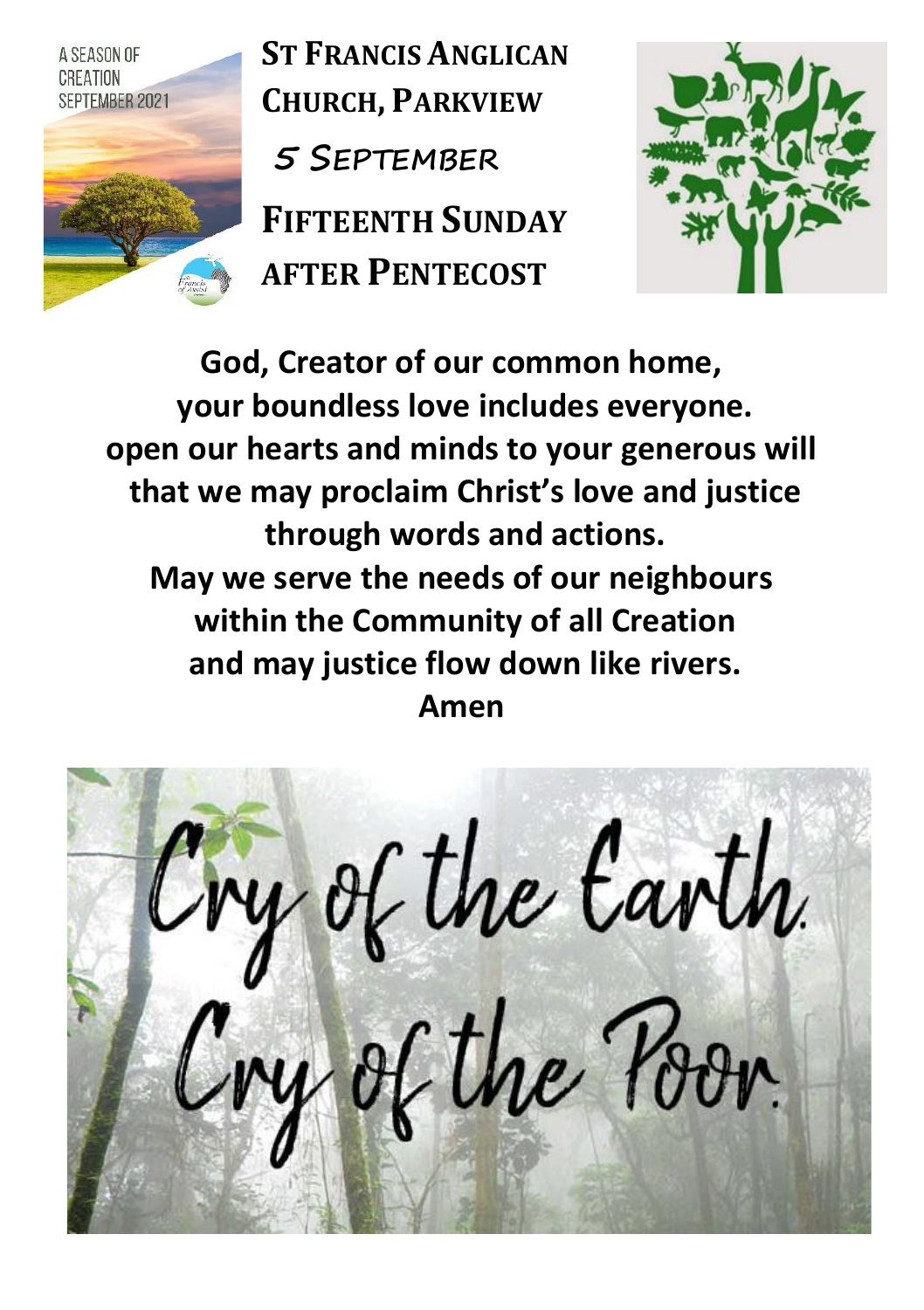#### **READINGS FOR TODAY**

Proverbs 22;1-2; 8-9, 22-23 Psalm 125 James 2:1-10; (11-13), 14-17 Mark 7:24-37

## **THE PRAYERS OF THE CHURCH**

We pray for the **Church of Sudan.** We pray for Steve our Bishop and our Diocese, for Thabo our Metropolitan and the Anglican Church of Southern Africa, for Justin of Canterbury, the Anglican Communion, and all Christians in the world.

# **PRAYER FOR THE WORLD**

As we mourn the death of Babita Deokaran and at the same time rejoice in the abundance of spring and God's creation, let us repent the sin of greed, in ourselves and in others. We see greed in many things: the hoarding of life-saving vaccines by rich nations and their refusal to waive patents, sharp business practices and tax avoidance schemes, corruption in the awarding of tenders and the assassination of whistle-blowers, our own desire to have the latest phone or the most luxurious car and our own practices of having and using far more than we need. We see the huge damage that greed has done and continues to do. Help us Lord, as individuals, as a community and as a society to resist and overcome greed. Amen

#### **PRAYERS FOR PARISHIONERS:**

**Birthdays: Sunday 5:** Angela Buchanan; Qhayiya Luvoyu **Thursday 9**: Thuto Mdleleni; Tony Ngwenya; Terence Lawrenson; Lee McMullen **Friday 10:** Charl Vermooten **Saturday 12:** Dawn Pinase; Di Sharp

**Wedding Anniversaries: Tuesday 7:** Lee and Martyn Brooks **Thursday 9:** Dee and Shimi Phate

**Families to be prayed for this week:** James and Jenny RIDLEY; Sue RUDNICK; Roger SCHARGES; Paul, Renee, Hugo, Ella and Rupert SCHONBORN; Craig and Althea SCHOVELL **For those in need of prayer:** Susan Alexander; Bianca Beaumont; Isaac Bergover; Richard Boyce; Carol Cayton-Boxall; Paul Germond; Lerato Mapefane; Malcolm McDonald; Thabani Mudau; Wendy Price; John Reynders; John Ridler; Alicia Siyasiya; Francis and Lindy Wilson; Jacqui Zwambila.

**And for those who have long-term needs**: Pat Cawthorn; Lucille Evans; Maria Frahm-Arp; Marilyn Gianadda; Joyce Halse; Elzett Mufamadi; Thandazo Ndlovu; Byron Spratt. **Year's Mind:** Claud Langton; Robert Middlecote

| Wednesday | <b>Reflection</b>                                        |  |  |
|-----------|----------------------------------------------------------|--|--|
| Friday    | 7:00 am Eucharist on Zoom                                |  |  |
|           | https://us02web.zoom.us/j/87859747270                    |  |  |
| Friday    | 4:00 pm & 6:00 pm Youth meet on Zoom.                    |  |  |
| Saturday  | <b>Meditation</b> (Fourth Saturday of the month)         |  |  |
| Sunday    | 8:30 am Church Inclusive – Live on YouTube               |  |  |
|           | https://www.youtube.com/channel/UCt35PbtR_ZhmeLxXjQ3EIBg |  |  |

# **OUR WEEKLY RHYTHM**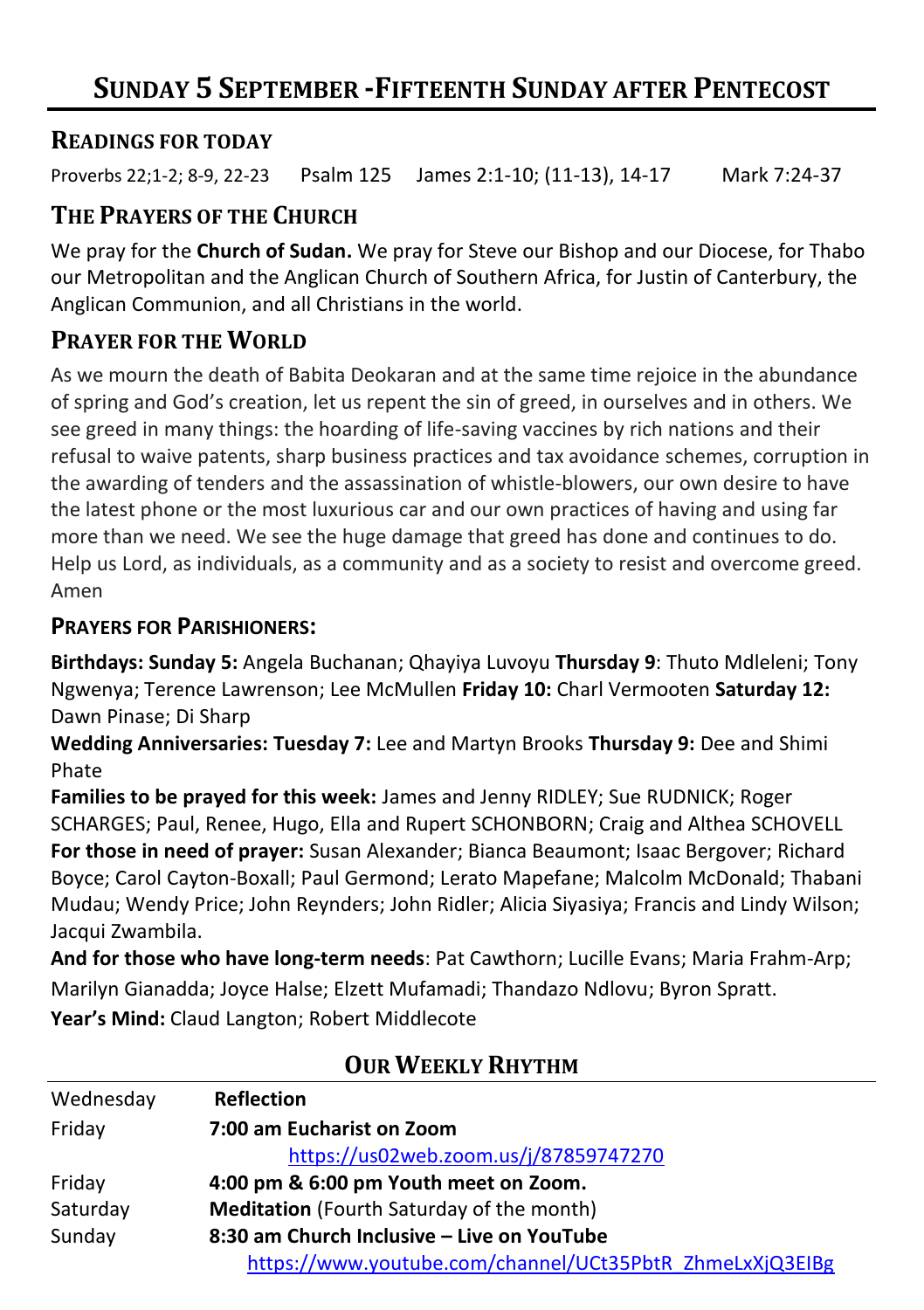# **THE SEASON OF CREATION – SEPTEMBER 2021**

*"Spring: a lovely reminder of how beautiful change can truly be."–*

#### **Anonymous**

#### **In Celebration of Trees**

*"Out of the ground the Lord God caused to grow every tree that is pleasing to the sight and good for food; the tree of life also in the midst of the garden, and the tree of the knowledge of good and evil." Genesis 2:9*

**30 August to 5 September is Arbor Week** in which we are all encouraged to plant or support the planting of indigenous trees as a symbolic gesture of life, shade and sustaining God's creation. If you would like to know more and be encouraged have a look at [https://www.gov.za/ArborWeek2021.](https://www.gov.za/ArborWeek2021)

This month, we have a Henkel's Yellowwood tree *(Podocarpus henkelii)* joining us in church. It is a protected indigenous conifer which enjoys morning sun, the company of birds, copes well with drought and even adapts well to a pot. We will plant it at our tea in the garden at the end of the month. **In this spirit please, consider donating a tray of seedlings or a plant to our garden bearing in mind that shade loving ones are also welcome. You can drop them off at the office during the week or when you come to church on Sunday.**

# **Bubele Africa River Clean-up** – **Saturday 11 September at 08h00**

The Bubele Africa video was sent out to all on WhatsApp last week outlining the need to clean-up the Jukskei river. There are two ways in which you can contribute:

1. Give a donation to Bubele Africa in one of two ways: PayPal details on this link: [https://paypal.me/BubeleWendy?locale.x=en\\_US](https://paypal.me/BubeleWendy?locale.x=en_US&fbclid=IwAR3-4daacawtiB2KYF5r2zQJwbPJYmXPhme0eEOpbNIs_S0ptjk-8rTLQOs) **OR**, IBT at Bubele Africa NPC. Nedbank. 1215674562

2. For those of you are prefer to be more actively involved, there is the clean-up arranged for **11 September 2021 at 08h00 to the latest 12h00.** Even one hour would be appreciated. The meeting place for this is the KFC parking lot in Marlborough. Come with hardy shoes, gloves, a mask, something to drink, a thick black bag and the knowledge that you are part of making a difference to this river that is so much part of Johannesburg and surrounds. Please contact Janet Magner 0837027885 as they have requested the numbers that will be attending.

#### **A Walk in The Wilds** – **Saturday 18 September at 09h30**

Here is the chance to beat the "COVID Blues" by walking with family and friends and enjoy Spring sunshine. James Delaney is an artist who has played a pivotal role in the restoring The Wilds. He has agreed to give us a short talk on the history of The Wilds and its renewal. Bring walking shoes, hats, a drink and only your cell phone as a camera! It would be helpful to have an idea of those wanting to join us so please put you names down on the list at the door of the church or contact Janet Magner on 0837027885.